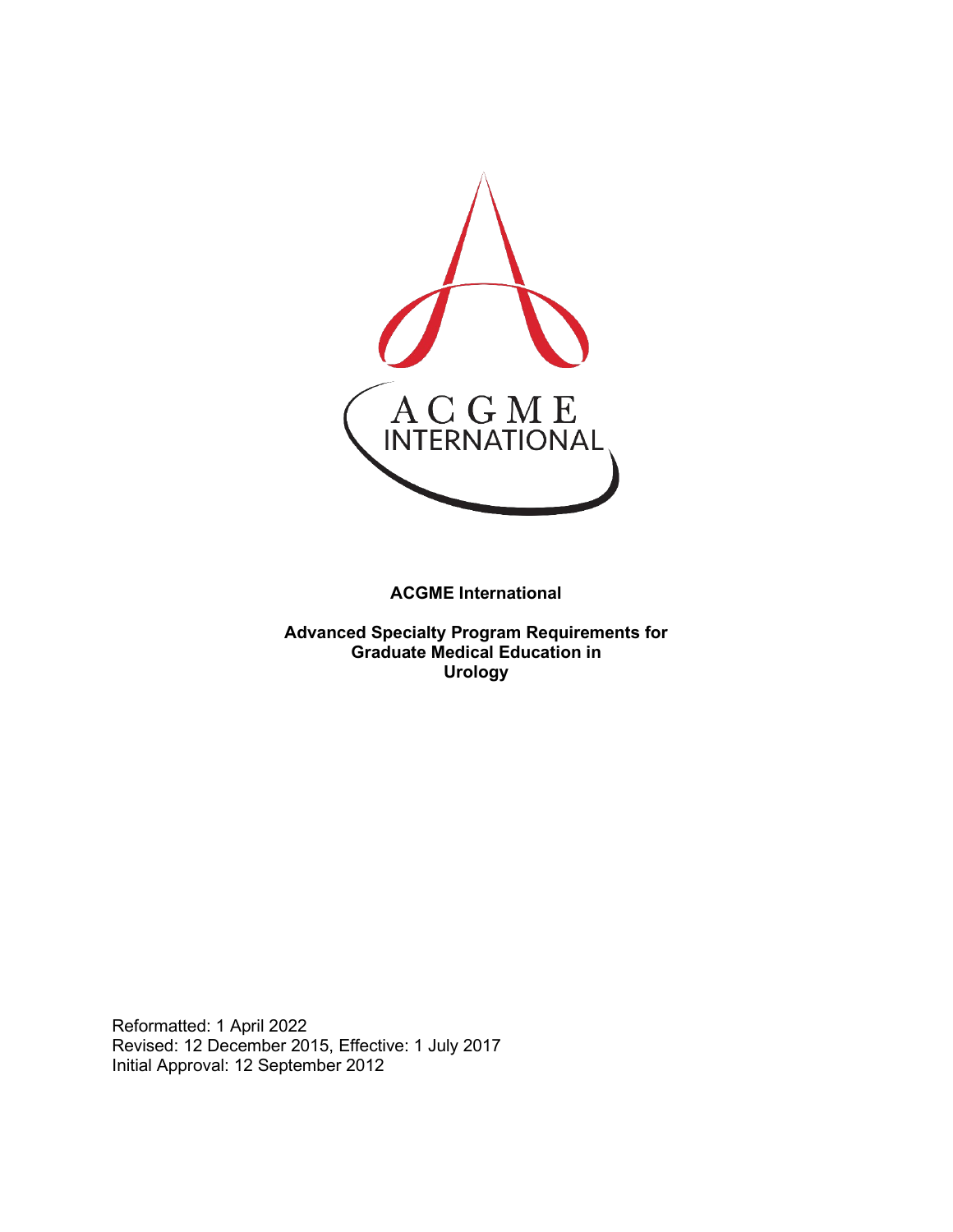### **ACGME International Specialty Program Requirements for Graduate Medical Education in Urology**

### **Int. Introduction**

*Background and Intent: Programs must achieve and maintain Foundational Accreditation according to the ACGME-I Foundational Requirements prior to receiving Advanced Specialty Accreditation. The Advanced Specialty Requirements noted below complement the ACGME-I Foundational Requirements. For each section, the Advanced Specialty Requirements should be considered together with the Foundational Requirements.*

## **Int. I. Definition and Scope of the Specialty**

The surgical specialty of urology evaluates and treats patients with disorders of the genitourinary tract, including the adrenal gland. Prevention and treatment of genitourinary disease includes the diagnosis, medical and surgical management, and reconstruction of the genitourinary tract.

### **Int. II. Duration of Education**

Int. II.A. The educational program in urology must be 60 or 72 months in length.

### **I. Institution**

**I.A. Sponsoring Institution**

See International Foundational Requirements, Section I.A.

#### **I.B. Participating Sites**

See International Foundational Requirements, Section I.B.

#### **II. Program Personnel and Resources**

#### **II.A. Program Director**

See International Foundational Requirements, Section II.A.

#### **II.B. Faculty**

- II.B.1. Several faculty members should have subspecialty experience and concentrate their practice in one or more of the following urological domains:
- II.B.1.a) calculus disease;
- II.B.1.b) female urology;
- II.B.1.c) infertility;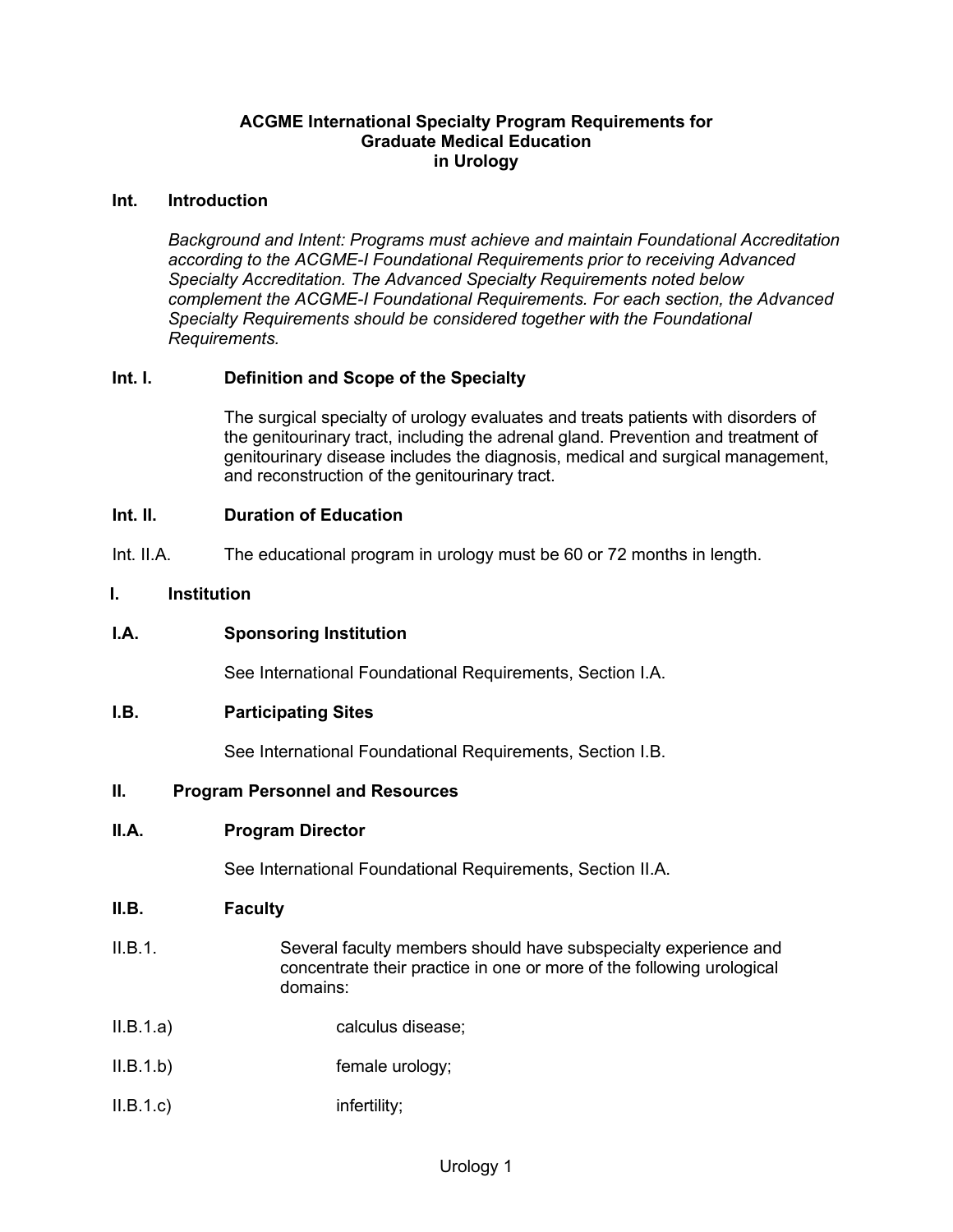| II.B.1.d  | oncology;                                                                                                                                                                  |
|-----------|----------------------------------------------------------------------------------------------------------------------------------------------------------------------------|
| II.B.1.e) | pediatrics;                                                                                                                                                                |
| II.B.1.f) | reconstruction;                                                                                                                                                            |
| II.B.1.g. | sexual dysfunction; and,                                                                                                                                                   |
| II.B.1.h  | voiding dysfunction.                                                                                                                                                       |
| II.B.2.   | Faculty members should have experience with the following urologic<br>techniques:                                                                                          |
| II.B.2.a) | endo-urology;                                                                                                                                                              |
| II.B.2.b) | major flank and pelvic surgery;                                                                                                                                            |
| II.B.2.c  | microsurgery;                                                                                                                                                              |
| II.B.2.d  | minimally invasive intra-abdominal and pelvic surgical techniques,<br>such as laparoscopy/robotics; and,                                                                   |
| II.B.2.e  | urologic imaging.                                                                                                                                                          |
| II.B.3.   | Physician faculty members with expertise in trauma, interventional<br>radiology, plastic surgery, and medical oncology should have clinical<br>interaction with residents. |
| ILC.      | <b>Other Program Personnel</b>                                                                                                                                             |
|           | See International Foundational Requirements, Section II.C.                                                                                                                 |
| II.D.     | <b>Resources</b>                                                                                                                                                           |
| II.D.1.   | Equipment to perform the following procedures must be available:                                                                                                           |
| II.D.1.a) | extracorporeal shock wave lithotripsy;                                                                                                                                     |
| II.D.1.b  | flexible cystoscopy;                                                                                                                                                       |
| II.D.1.c  | fluoroscopy;                                                                                                                                                               |
| II.D.1.d  | laparoscopy;                                                                                                                                                               |
| II.D.1.e  | laser therapy;                                                                                                                                                             |
| II.D.1.f  | percutaneous endoscopy;                                                                                                                                                    |
| ILD.1.g)  |                                                                                                                                                                            |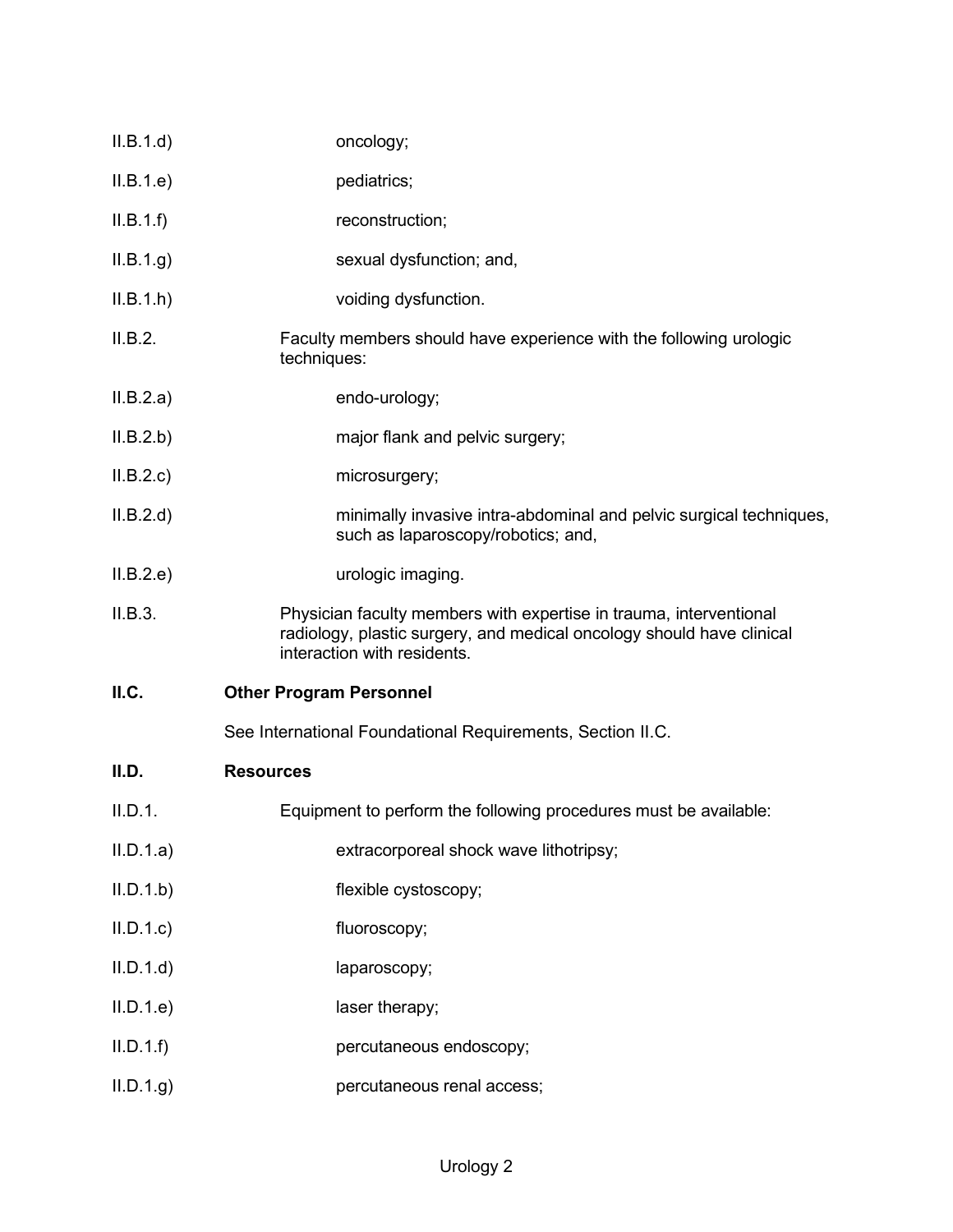| II.D.1.h | ultrasonography and biopsy; and,                                                                               |
|----------|----------------------------------------------------------------------------------------------------------------|
| II.D.1.i | ureteroscopy.                                                                                                  |
| II.D.2.  | Urodynamic evaluation equipment should be present.                                                             |
| II.D.3.  | Video imaging should be available to allow adequate supervision and<br>education during endoscopic procedures. |

## **III. Resident Appointment**

See International Foundational Requirements, Section III.

# **IV. Specialty-Specific Educational Program**

## **IV.A. ACGME-I Competencies**

| IV.A.1.         | The program must integrate the following ACGME-I Competencies into<br>the curriculum.                                                                                                                      |
|-----------------|------------------------------------------------------------------------------------------------------------------------------------------------------------------------------------------------------------|
| IV.A.1.a)       | Professionalism                                                                                                                                                                                            |
| IV.A.1.a)(1)    | Residents must demonstrate a commitment to<br>professionalism and an adherence to ethical principles.<br>Residents must demonstrate:                                                                       |
| IV.A.1.a)(1)(a) | compassion, integrity, and respect for others;                                                                                                                                                             |
| IV.A.1.a)(1)(b) | responsiveness to patient needs that supersedes<br>self-interest;                                                                                                                                          |
| IV.A.1.a)(1)(c) | respect for patient privacy and autonomy;                                                                                                                                                                  |
| IV.A.1.a)(1)(d) | accountability to patients, society, and the<br>profession; and,                                                                                                                                           |
| IV.A.1.a)(1)(e) | sensitivity and responsiveness to a diverse patient<br>population, including to diversity in gender, age,<br>culture, race, religion, disabilities, and sexual<br>orientation.                             |
| IV.A.1.b)       | <b>Patient Care and Procedural Skills</b>                                                                                                                                                                  |
| IV.A.1.b)(1)    | Residents must provide patient care that is compassionate,<br>appropriate, and effective for the treatment of health<br>problems and the promotion of health. Residents must<br>demonstrate competence in: |
| IV.A.1.b)(1)(a) | attendant skills in medical and surgical therapy<br>related to the normal and diseased genitourinary<br>system;                                                                                            |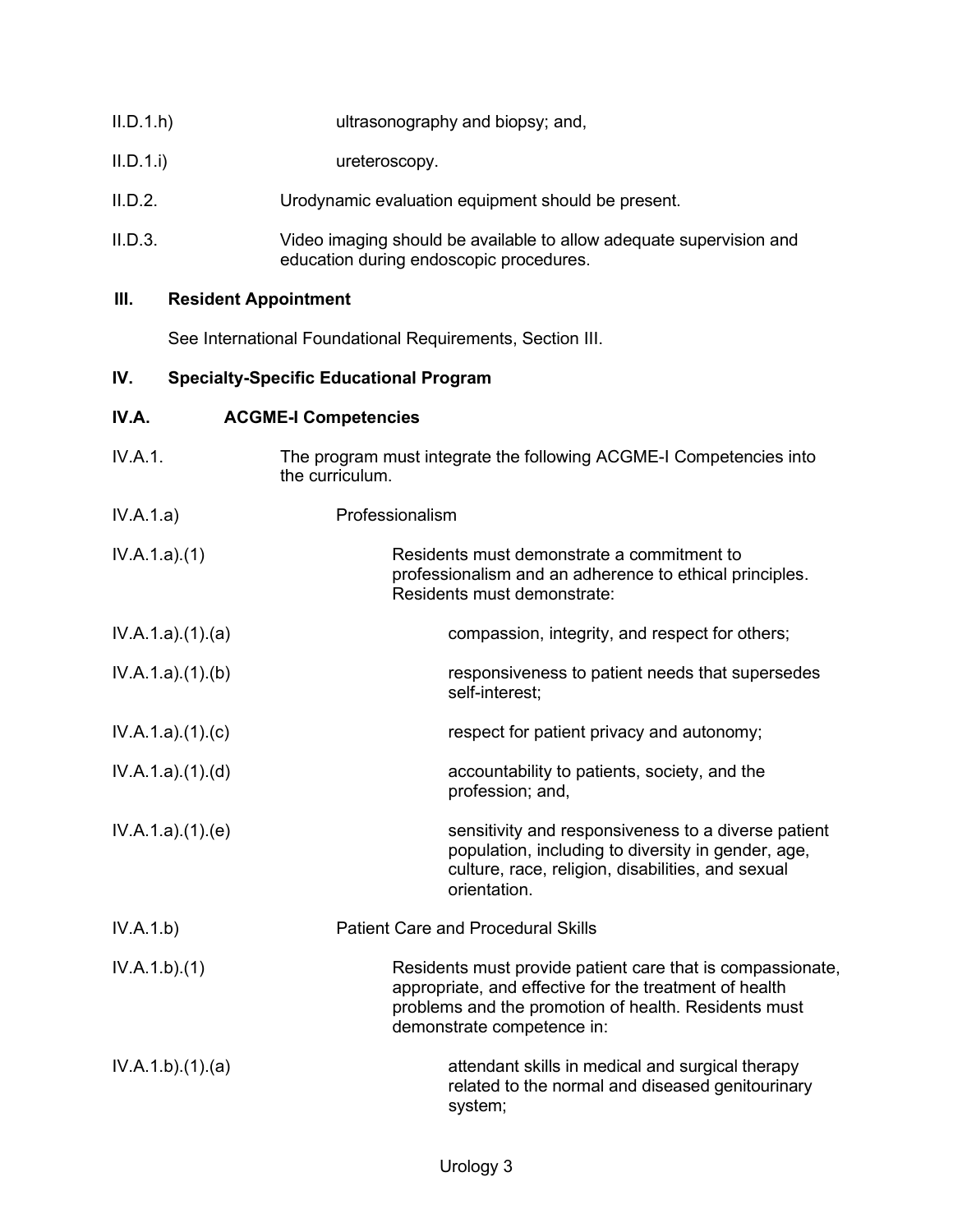| IV.A.1.b)(1)(b)      | counseling and managing patients with complex,<br>high-risk urologic interventions, with potential impact<br>on quantity or quality of life;                                                                                                              |
|----------------------|-----------------------------------------------------------------------------------------------------------------------------------------------------------------------------------------------------------------------------------------------------------|
| IV.A.1.b)(1)(c)      | core techniques, specifically:                                                                                                                                                                                                                            |
| IV.A.1.b)(1)(c)(i)   | manipulating, repairing, and/or excising (as<br>necessary) internal structures with<br>appropriate instrument selection for a<br>majority of urologic procedures;                                                                                         |
| IV.A.1.b)(1)(c)(ii)  | manipulating endoscopic equipment with<br>appropriate instrument selection and correct<br>force, speed, depth, and distance for a<br>majority of transurethral and ureteroscopic<br>and percutaneous cases;                                               |
| IV.A.1.b)(1)(c)(iii) | manipulating endoscopic and office surgical<br>equipment with correct force, speed, depth,<br>and distance for routine and complex cases;                                                                                                                 |
| IV.A.1.b)(1)(c)(iv)  | manipulating laparoscopic and/or robotic<br>equipment with appropriate instrument<br>selection and correct force, speed, depth,<br>and distance for routine cases;                                                                                        |
| IV.A.1.b)(1)(c)(v)   | endourology; and,                                                                                                                                                                                                                                         |
| IV.A.1.b)(1)(c)(vi)  | urologic imaging, including fluoroscopy,<br>interventional radiology, and ultrasound.                                                                                                                                                                     |
| IV.A.1.b)(1)(d)      | identifying and managing common and uncommon<br>intra-operative and post-operative physiologic<br>alterations and complications; and,                                                                                                                     |
| IV.A.1.b)(1)(e)      | initial evaluation, establishment of diagnosis,<br>selection of appropriate therapy, and management<br>of complications in their patients based on common<br>and advanced diagnostic test results.                                                        |
| IV.A.1.c)            | <b>Medical Knowledge</b>                                                                                                                                                                                                                                  |
| $IV.A.1.c.$ (1)      | Residents must demonstrate knowledge of established<br>and evolving biomedical clinical, epidemiological, and<br>social-behavioral sciences, as well as the application of<br>this knowledge to patient care. Residents must<br>demonstrate knowledge of: |
| IV.A.1.c.1(1).(a)    | basic and clinical sciences related to the normal<br>and diseased genitourinary system;                                                                                                                                                                   |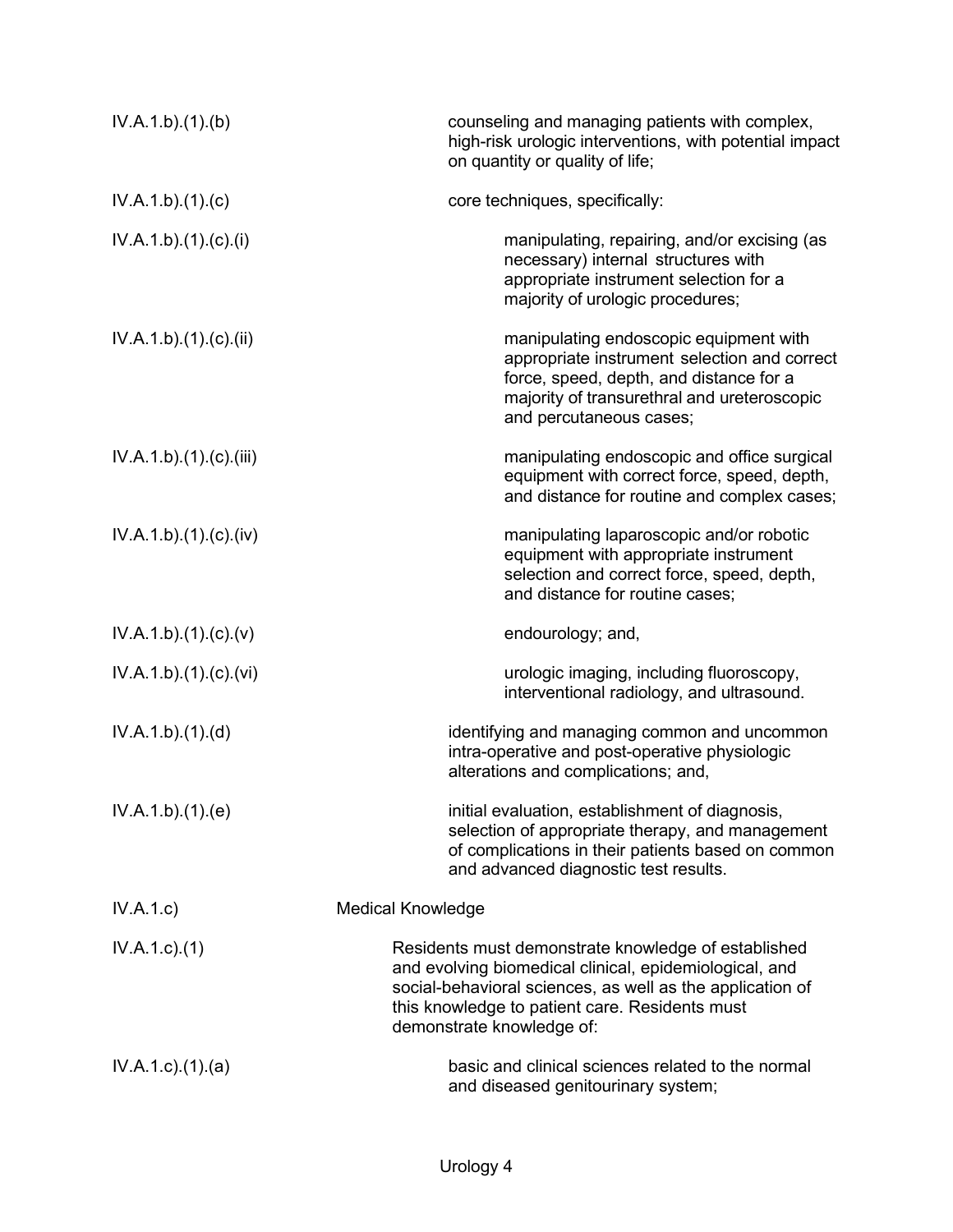| $IV.A.1.c$ . $(1).$ (b)                | core topics as they pertain to urology, including:                           |
|----------------------------------------|------------------------------------------------------------------------------|
| $IV.A.1.c$ ). $(1)$ . $(b)$ . $(i)$    | adrenal disease;                                                             |
| $IV.A.1.c$ ). $(1)$ . $(b)$ . $(ii)$   | anatomy;                                                                     |
| $IV.A.1.c$ . $(1).$ (b). $(iii)$       | biostatistics and epidemiology;                                              |
| $IV.A.1.c$ . $(1).$ (b). $(iv)$        | BPH and voiding dysfunction;                                                 |
| $IV.A.1.c$ . $(1).(b).(v)$             | calculus disease;                                                            |
| $IV.A.1.c$ . $(1).$ (b). $(vi)$        | female pelvic medicine;                                                      |
| IV.A.1.c).(1).(b).(vii)                | fistulae;                                                                    |
| IV.A.1.c).(1).(b).(viii)               | geriatrics;                                                                  |
| $IV.A.1.c$ . $(1).$ (b). $(ix)$        | hypertension and renovascular disease                                        |
| $IV.A.1.c$ . $(1).(b).(x)$             | infections;                                                                  |
| $IV.A.1.c$ . $(1).$ $(b).$ $(xi)$      | infectious disease;                                                          |
| $IV.A.1.c$ ). $(1).$ (b). $(xii)$      | medical oncology;                                                            |
| IV.A.1.c).(1).(b).(xiii)               | neurogenic bladder and incontinence;                                         |
| IV.A.1.c) (1) (b) (xiv)                | pediatrics;                                                                  |
| $IV.A.1.c$ . $(1).(b).(xv)$            | physiology;                                                                  |
| IV.A.1.c).(1).(b).(xvi)                | renal transplantation;                                                       |
| $IV.A.1.c$ . $(1)$ . $(b)$ . $(xvii)$  | reproductive and sexual dysfunction;                                         |
| $IV.A.1.c$ . $(1)$ . $(b)$ . $(xviii)$ | trauma;                                                                      |
| IV.A.1.c) (1) (b) (xix)                | urethral and ureteral reconstruction;                                        |
| $IV.A.1.c$ . $(1).(b).(xx)$            | uropathology; and,                                                           |
| IV.A.1.c).(1).(b).(xxi)                | uroradiology and radiation safety.                                           |
| IV.A.1.c.2)                            | physics of ultrasound;                                                       |
| IV.A.1.c.3)                            | ultrasound techniques; and,                                                  |
| $IV.A.1.c.$ (4)                        | ultrasound abnormalities of the genitalia, prostate, bladder,<br>and kidney. |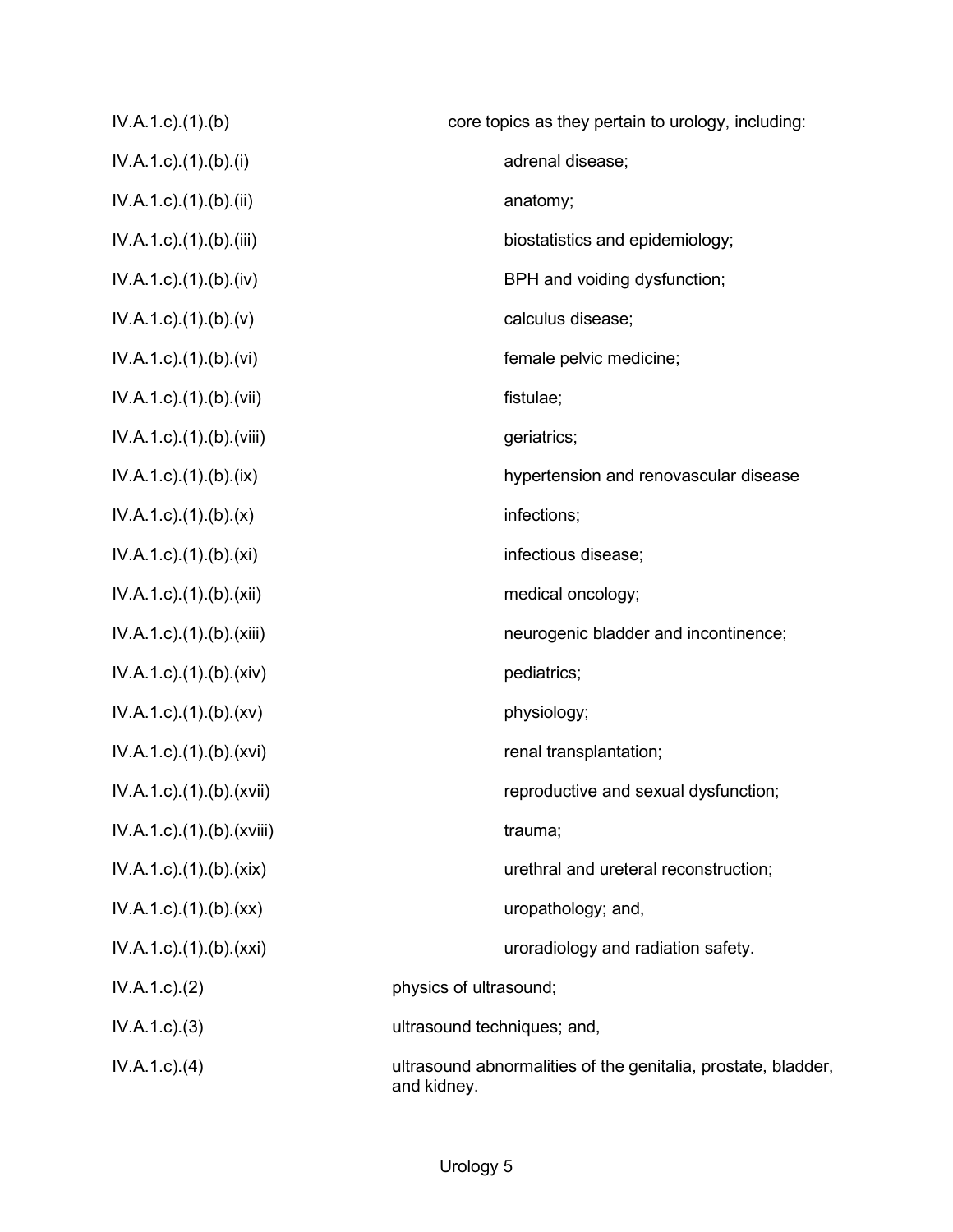| IV.A.1.d)              | Practice-based Learning and Improvement                                                                                                                                                                                                                                                                                                                 |
|------------------------|---------------------------------------------------------------------------------------------------------------------------------------------------------------------------------------------------------------------------------------------------------------------------------------------------------------------------------------------------------|
| $IV.A.1.d$ . $(1)$     | Residents must demonstrate the ability to investigate and<br>evaluate their care of patients, to appraise and assimilate<br>scientific evidence, and to continuously improve patient<br>care based on constant self-evaluation and lifelong<br>learning. Residents are expected to develop skills and<br>habits to be able to meet the following goals: |
| IV.A.1.d.(1).(a)       | identify and perform appropriate learning activities;                                                                                                                                                                                                                                                                                                   |
| IV.A.1.d)(1)(b)        | identify strengths, deficiencies, and limits in one's<br>knowledge and expertise;                                                                                                                                                                                                                                                                       |
| IV.A.1.d)(1)(c)        | incorporate formative evaluation feedback into daily<br>practice;                                                                                                                                                                                                                                                                                       |
| IV.A.1.d)(1)(d)        | locate, appraise, and assimilate evidence from<br>scientific studies related to their patients' health<br>problems;                                                                                                                                                                                                                                     |
| IV.A.1.d.(1)(e)        | participate in the education of patients, patients'<br>families, students, other residents, and other health<br>professionals;                                                                                                                                                                                                                          |
| $IV.A.1.d$ . $(1).(f)$ | set learning and improvement goals;                                                                                                                                                                                                                                                                                                                     |
| IV.A.1.d)(1)(g)        | systematically analyze practice using quality<br>improvement methods, and implement changes<br>with the goal of practice improvement; and,                                                                                                                                                                                                              |
| IV.A.1.d)(1)(h)        | use information technology to optimize learning.                                                                                                                                                                                                                                                                                                        |
| IV.A.1.e)              | Interpersonal and Communication Skills                                                                                                                                                                                                                                                                                                                  |
| IV.A.1.e. (1)          | Residents must demonstrate interpersonal and<br>communication skills that result in the effective exchange<br>of information and collaboration with patients, their<br>families, and health professionals. Residents must:                                                                                                                              |
| IV.A.1.e. (1). (a)     | communicate effectively with patients, patients'<br>families, and the public, as appropriate, across a<br>broad range of socioeconomic and cultural<br>backgrounds;                                                                                                                                                                                     |
| IV.A.1.e. (1)(b)       | communicate effectively with physicians, other<br>health professionals, and health-related agencies;                                                                                                                                                                                                                                                    |
| IV.A.1.e. (1)(c)       | work effectively as a member or leader of a health<br>care team or other professional group;                                                                                                                                                                                                                                                            |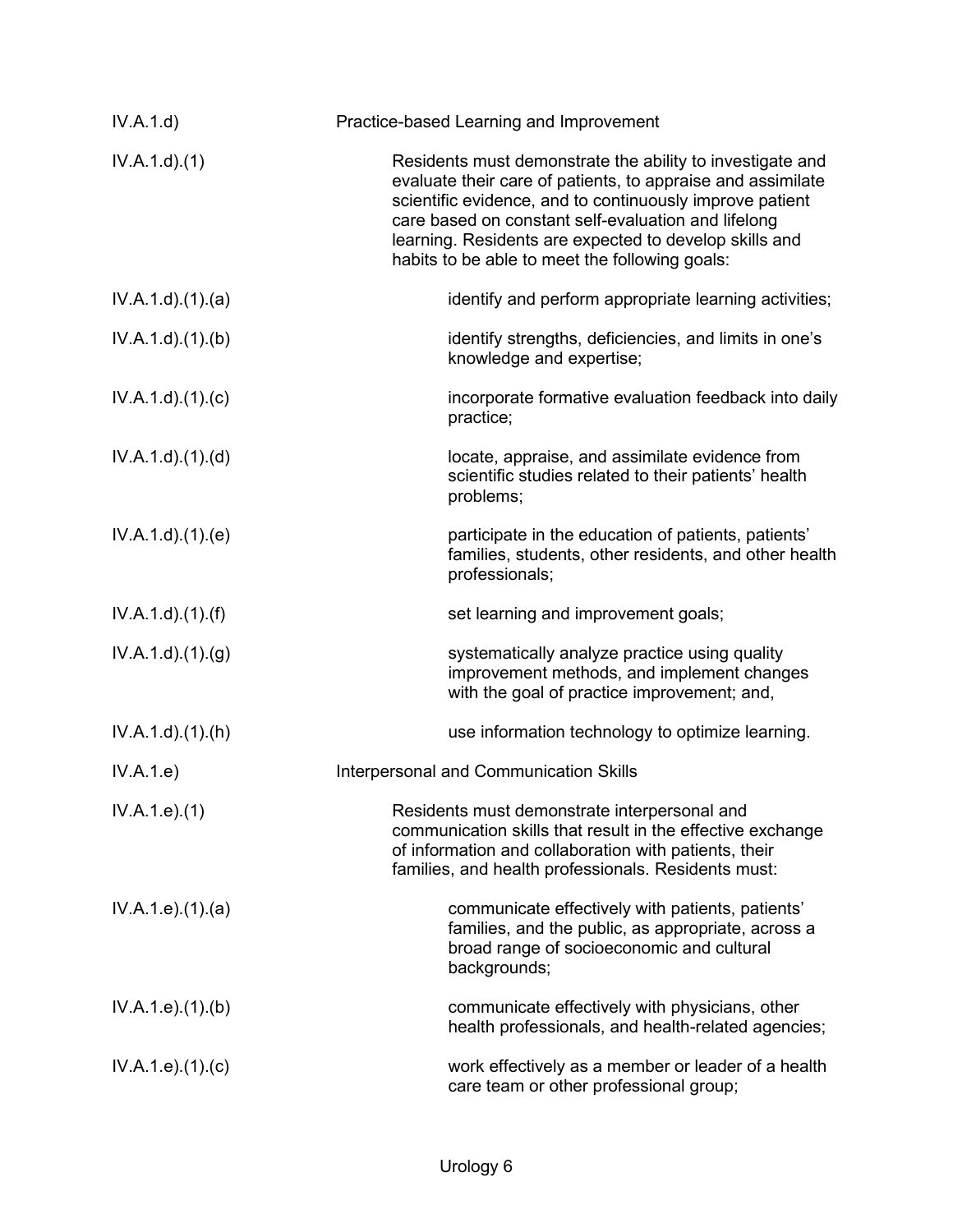| IV.A.1.e. (1). (d) | act in a consultative role to other physicians and<br>health professionals; and,                                                                                                                                                                       |
|--------------------|--------------------------------------------------------------------------------------------------------------------------------------------------------------------------------------------------------------------------------------------------------|
| IV.A.1.e. (1). (e) | maintain comprehensive, timely, and legible<br>medical records, if applicable.                                                                                                                                                                         |
| IV.A.1.f)          | <b>Systems-based Practice</b>                                                                                                                                                                                                                          |
| IV.A.1.f)(1)       | Residents must demonstrate an awareness of and<br>responsiveness to the larger context and system of health<br>care, as well as the ability to call effectively on other<br>resources in the system to provide optimal health care.<br>Residents must: |
| IV.A.1.f).(1).(a)  | work effectively in various health care delivery<br>settings and systems relevant to their clinical<br>specialty;                                                                                                                                      |
| IV.A.1.f)(1)(b)    | coordinate patient care within the health care<br>system relevant to their clinical specialty;                                                                                                                                                         |
| IV.A.1.f)(1)(c)    | incorporate considerations of cost awareness and<br>risk-benefit analysis in patient and/or population-<br>based care as appropriate;                                                                                                                  |
| IV.A.1.f)(1)(d)    | advocate for quality patient care and optimal patient<br>care systems;                                                                                                                                                                                 |
| IV.A.1.f)(1)(e)    | work in interprofessional teams to enhance patient<br>safety and improve patient care quality; and,                                                                                                                                                    |
| IV.A.1.f)(1)(f)    | participate in identifying system errors and<br>implementing potential systems solutions.                                                                                                                                                              |
| IV.B.              | <b>Regularly Scheduled Educational Activities</b>                                                                                                                                                                                                      |
| IV.B.1.            | Resident didactic conferences must include:                                                                                                                                                                                                            |
| IV.B.1.a)          | combined morbidity and mortality conferences for all participating<br>sites;                                                                                                                                                                           |
| IV.B.1.b)          | journal review;                                                                                                                                                                                                                                        |
| IV.B.1.c)          | urological imaging conferences; and,                                                                                                                                                                                                                   |
| IV.B.1.d)          | urological pathology conferences.                                                                                                                                                                                                                      |
| IV.B.2.            | Resident didactic instruction must include the following core topics:                                                                                                                                                                                  |
| IV.B.2.a)          | calculus disease;                                                                                                                                                                                                                                      |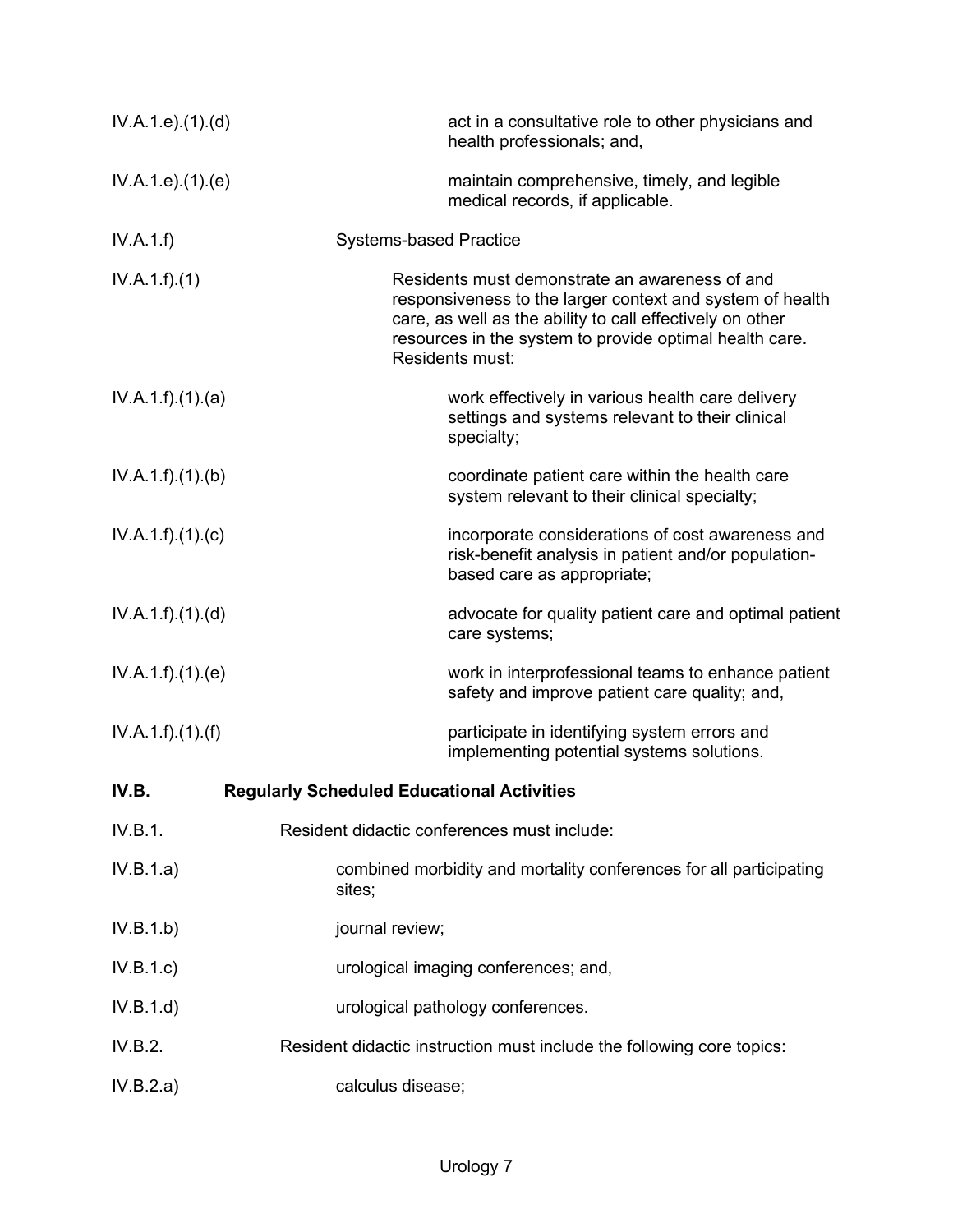| IV.B.2.b) | female urology;                                                                                     |
|-----------|-----------------------------------------------------------------------------------------------------|
| IV.B.2.c) | oncology;                                                                                           |
| IV.B.2.d) | pediatrics;                                                                                         |
| IV.B.2.e) | reproductive and sexual dysfunction;                                                                |
| IV.B.2.f) | urethral and ureteral reconstruction; and,                                                          |
| IV.B.2.g) | voiding dysfunction.                                                                                |
| IV.B.3.   | Resident instruction must include:                                                                  |
| IV.B.3.a) | bioethics;                                                                                          |
| IV.B.3.b) | biostatistics;                                                                                      |
| IV.B.3.c  | epidemiology;                                                                                       |
| IV.B.3.d) | geriatrics;                                                                                         |
| IV.B.3.e) | infectious disease;                                                                                 |
| IV.B.3.f) | medical oncology;                                                                                   |
| IV.B.3.g) | plastic surgery;                                                                                    |
| IV.B.3.h) | radiation safety;                                                                                   |
| IV.B.3.i) | renal transplantation;                                                                              |
| IV.B.3.j) | renovascular disease; and,                                                                          |
| IV.B.3.k) | trauma.                                                                                             |
| IV.B.4.   | Resident didactic instruction should include the following core techniques:                         |
| IV.B.4.a) | endo-urology;                                                                                       |
| IV.B.4.b) | major flank and pelvic surgery;                                                                     |
| IV.B.4.c) | microsurgery;                                                                                       |
| IV.B.4.d) | minimally-invasive intra-abdominal and pelvic surgical techniques,<br>such as laparoscopy/robotics; |
| IV.B.4.e) | perineal and genital surgery; and,                                                                  |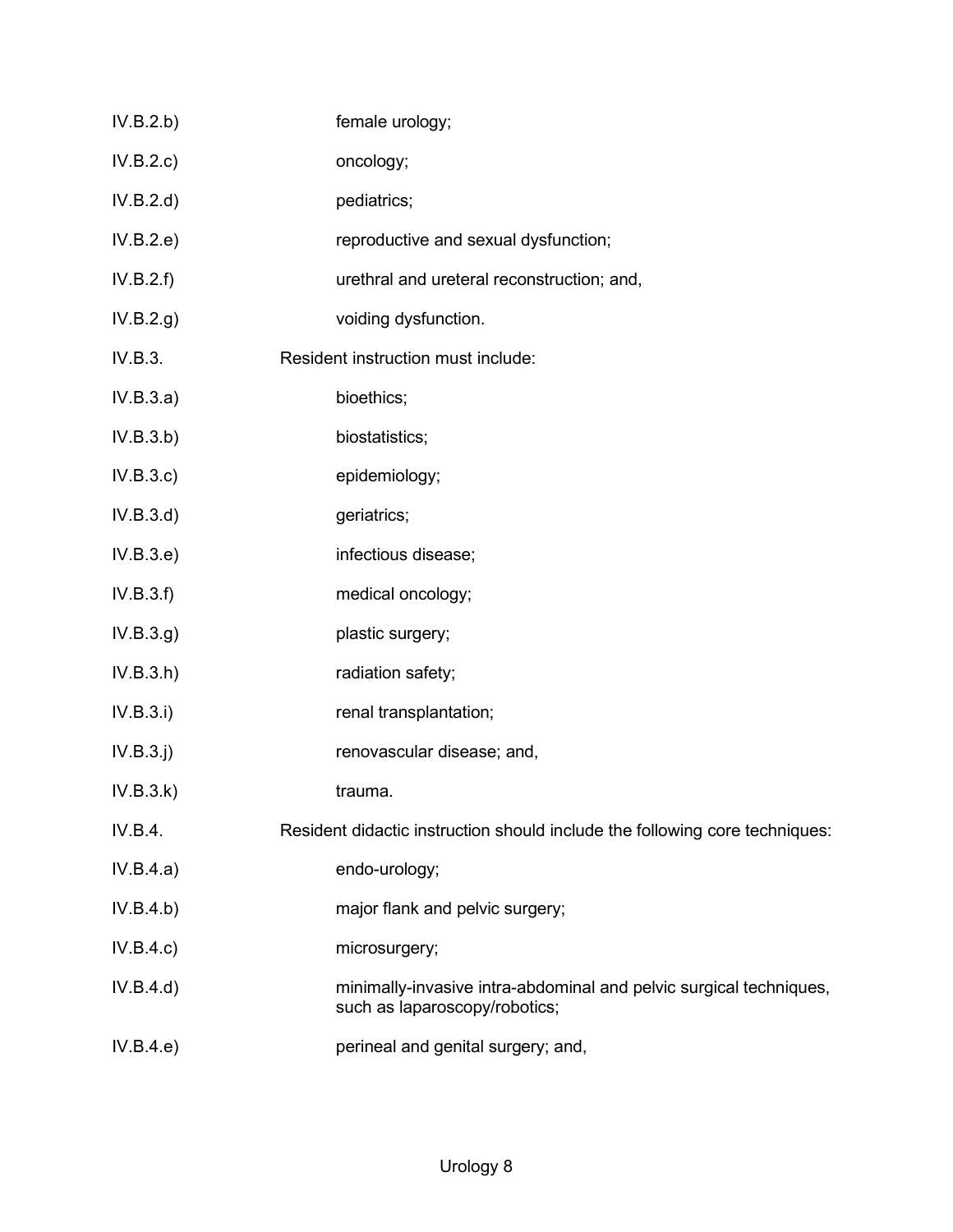| IV.B.4.f)    | urologic imaging, including fluoroscopy, interventional radiology,<br>and ultrasound.                                                                                                                                                                                                                                             |
|--------------|-----------------------------------------------------------------------------------------------------------------------------------------------------------------------------------------------------------------------------------------------------------------------------------------------------------------------------------|
| IV.C.        | <b>Clinical Experiences</b>                                                                                                                                                                                                                                                                                                       |
| IV.C.1.      | During the first year of the program, residents must spend:                                                                                                                                                                                                                                                                       |
| IV.C.1.a)    | at least three months in general surgery; and,                                                                                                                                                                                                                                                                                    |
| IV.C.1.a)(1) | This general surgery period should be developed jointly<br>with a designated faculty member of an ACGME-I-<br>accredited surgery program with the input and approval of<br>the urology program director.                                                                                                                          |
| IV.C.1.b)    | at least three months in the core surgical rotations of critical care,<br>vascular surgery, or trauma.                                                                                                                                                                                                                            |
| IV.C.2.      | The remaining education:                                                                                                                                                                                                                                                                                                          |
| IV.C.2.a)    | must focus on direct patient care in urology, including the following<br>index categories and procedures in adult urology:                                                                                                                                                                                                        |
| IV.C.2.a)(1) | endourology and stone disease;                                                                                                                                                                                                                                                                                                    |
| IV.C.2.a)(2) | general urology;                                                                                                                                                                                                                                                                                                                  |
| IV.C.2.a)(3) | laparoscopy;                                                                                                                                                                                                                                                                                                                      |
| IV.C.2.a)(4) | oncology; and,                                                                                                                                                                                                                                                                                                                    |
| IV.C.2.a)(5) | urethral and ureteral reconstruction.                                                                                                                                                                                                                                                                                             |
| IV.C.2.b)    | should include the following index categories and procedures in<br>pediatric urology:                                                                                                                                                                                                                                             |
| IV.C.2.b)(1) | endoscopy;                                                                                                                                                                                                                                                                                                                        |
| IV.C.2.b)(2) | hydrocele/hernia and orchiopexy; and,                                                                                                                                                                                                                                                                                             |
| IV.C.2.b)(3) | hypospadias and ureter.                                                                                                                                                                                                                                                                                                           |
| IV.C.3.      | Residents must participate in the continuity of patient care through pre-<br>and post-operative clinics and inpatient contact.                                                                                                                                                                                                    |
| IV.C.3.a)    | When residents participate in pre- and post-operative care in a<br>clinic or private office setting, they should have responsibility,<br>under supervision, for the total care of the patient, including initial<br>evaluation, establishment of diagnosis, selection of appropriate<br>therapy, and management of complications. |